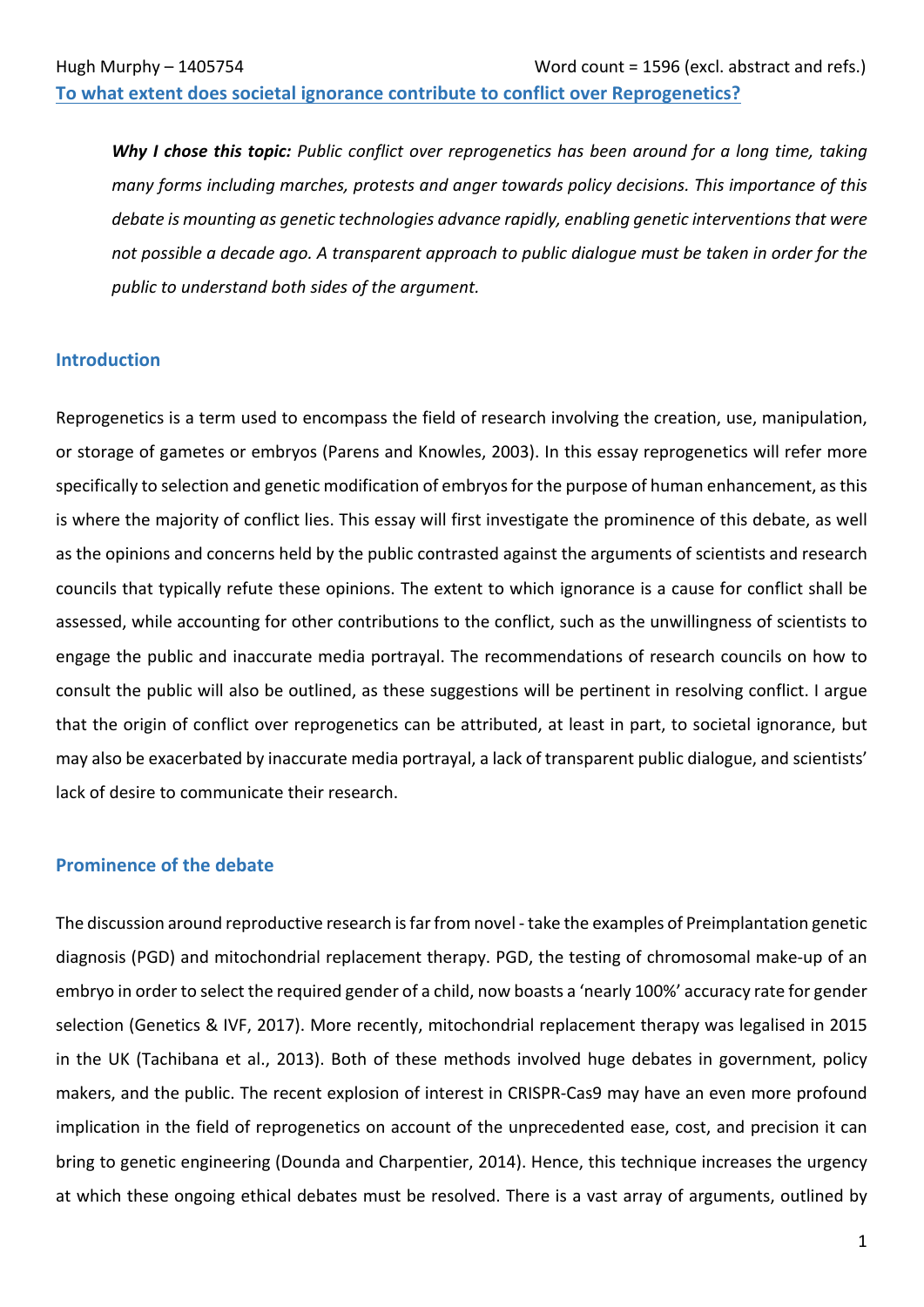Hugh Murphy – 1405754 Word count = 1596 (excl. abstract and refs.) Baylis and Robert (2004), both for and against the use of reprogenetics, each demonstrating varying degrees of legitimacy and scientific understanding.

# **The arguments of the public**

The 'playing god' argument against the use of reprogenetics highlights that the physical, intellectual, and psychological well-being of future generations should not be in the hands of humans themselves (Baylis and Robert, 2004). This view is often held by religious groups that believe in natural and divine laws, stating that the use of genetic enhancement is an attempt to usurp God's authority (Ramsey, 1970). While this argument may be confined to religious groups, it does not take in to account that any scientific research in this area is designed with the intention of helping humans, and in the case of genetic diseases – potentially alleviating suffering, as opposed to defying the authority of deity. Moreover, this argument is only upheld by religious groups, and therefore does not give a holistic argument against the use of reprogenetics as it's only from a minority perspective.

A second cause for concern among the public is the introduction of a threat to genetic diversity. People have argued that genetic enhancement technologies, in selecting for characteristics, may have a deleterious impact on the human gene pool. However, research is largely unanimous that there is not possibility of any significant reduction in genetic diversity (Pence, 1998). Having said this, it is impossible to know how far reprogenetic technology will be taken. Legalisation, if the technology is deemed feasible, will likely be restricted to a very limited number of practices at first, but there is no way of governing its use to stop people selecting for more mundane physical traits as the technology spreads globally. In this case it is unreasonable to completely rule out a reduction in genetic diversity, hence the argument may be legitimate, but is very extreme in its assumptions.

Further reasoning of people against reprogenetics is the worry of amplifying social injustices. They argue that the technology will only be available to those of economically advanced states, creating an even bigger divide between the well off and the less so, as well as aggravating existing issues such as population density and ageing populations. However, these issues will only arise if, and only if, the technology is capable of genetically enhancing embryos to give rise to these traits such as age resistance. Also, it is highly unlikely that selection for mundane traits will ever be legalised due to the obvious ethical implications, meaning any selection of this kind would be illegal. Again, the trepidations of the public seem to assume a worst case scenario approach, as there is no evidence as of yet pointing towards these extreme capabilities of the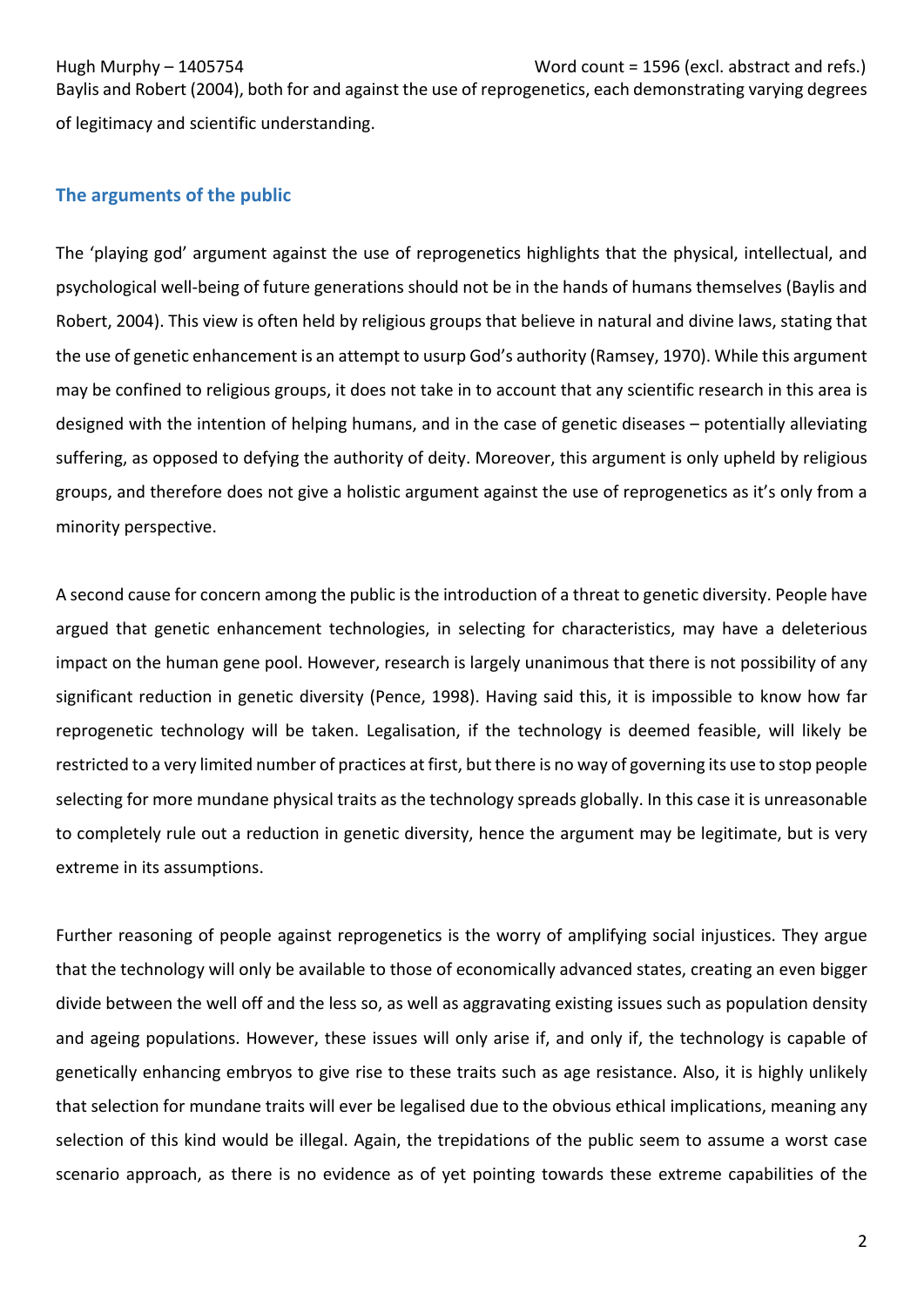Hugh Murphy – 1405754 Word count = 1596 (excl. abstract and refs.) 

technology. Having said this, there is a reasonable case to be made that if reprogenetics only becomes available to an affluent minority then this is not a fair distribution of the technologies.

# **The need for discussion**

Despite the difference in opinion between members of the public and the scientific community, scientists and research councils seem to recognise that the public have an interest in this area. Many journals and statements from councils such as BBSRC and Wellcome Trust have unified in calling for early and open engagement about the future of genome editing with policy makers and the wider public (NCO Bioethics, 2016). For example, Baltimore et al. (2016) argue it would be wise for a discussion that bridges the research community, regulatory bodies and the public to explore responsible uses of the technology. Further to this, they revisit the fact that the most important lesson we learnt from the dawn of the recombinant DNA era, is that public trust in science begins with and requires ongoing transparency and open discussion. Despite much open discussion still to come, many leading academics from the wider community have discussed the inevitability of germline engineering, regardless of any upheaval from the public (Bosley et al., 2015).

#### **Possible Solutions**

The Nuffield Council on Bioethics compiled an advisory report that summarised issues and recommendations surrounding the issue of public dialogue on genome editing. They argue that initially, scientists must simply publicise and explain what they have achieved in terms of technological advances. This allows for members of the public to ask questions and interact with scientists with the aim of reducing public scepticism of scientific breakthroughs, hence alleviating the issue of societal ignorance. Furthermore, the Nuffield council argue that when issues over genome editing are raised, the way in which they are presented and understood by the public can have a significant influence on the conclusions drawn about them. This outlines the necessity for clarity in public dialogue, and its role in reducing ignorance.

# **Origins of Societal Ignorance**

Having outlined the arguments of the public against reprogenetics, and emphasising the solutions to bridging the gap between science and public understanding, it is prudent to detail the causes behind societal ignorance. A survey conducted by the Pew Research Centre (2016) highlights the huge gaps between the views of scientists and the public on topics such as genetically modified foods and climate change. The survey emphasises the wider problems with scientists not conveying their research accurately with the public. Many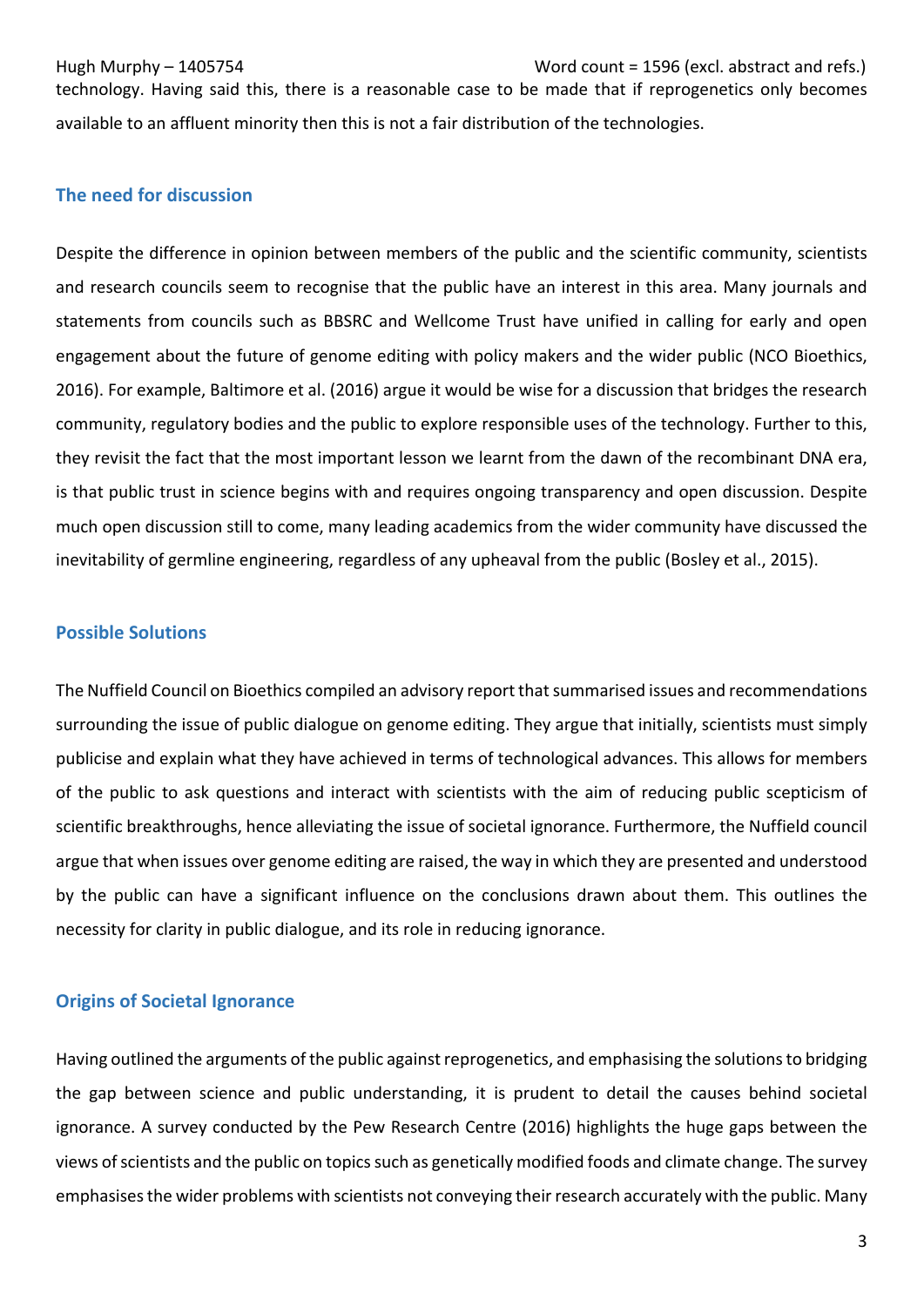#### Hugh Murphy – 1405754 Word count = 1596 (excl. abstract and refs.)

people, including scientists themselves, support this claim that the onus is on the researchers to communicate their work effectively. Work by Pham (2016) also references the Pew survey to illustrate the stark differences in opinions between scientists and the public. He reasons that scientists' lack of desire to communicate science creates major problems for the community, as it is challenging to generate support from the government and the public if they do not understand the relevance of the research.

Societal ignorance may also be attributed to misleading media portrayal of important science breakthroughs. Many news outlets, despite not being renowned for their science journalism, choose to publish articles on top science stories, which are posted on social media and their online platforms and read by a huge proportion of the public (National Readership Survey, 2016). Many articles are written purely to attract readers, with bold headlines and misleading content. The comments sections on some of these outlets gives an indication of how people are interpreting these articles. In one example of a comment taken from a Daily Mail article about the potential of CRISPR Cas9 to one-day treat genetic disease, the reader described the technique as 'more disguised eugenics'. This highlights the two key problems that I argue contribute to ignorance – firstly news outlets omitting the scientific evidence behind the claims, and secondly the lack of understanding in the public which inhibits some from intelligently questioning the material they are reading.

#### **Conclusion**

As progressions in reprogenetic technology become increasingly frequent, so should the urgency ascribed to transparent public dialogue aimed at augmenting public understanding of reprogenetic technology. Thus, we can begin to eliminate societal ignorance towards science and subsequently reduce the conflict and tension between the scientific community, policy makers and the general public. The current arguments against use of reprogenetic technology, while being partly based on some truth, assume a worst case scenario and often overlook the potential positive applications. Academics and research councils have begun to appreciate the need for dialogue. Some, such as the Nuffield council for Bioethics, have even gone as far as to recommend the best forms which this dialogue should take. While there are many varied causes of societal ignorance, I argue that misleading media portrayal of science, coupled with scientists not conveying the research effectively are the major contributors. Therefore, societal ignorance is a major contributor to conflict over reprogenetics, but responsibility can not be assigned exclusively to the public  $-$  it must be a duty for the scientists to help address the issue. I believe that there will always be conflict of some scale over reprogenetics, but I imagine that if there was a greater public understanding, some of these conflicts could be lessened.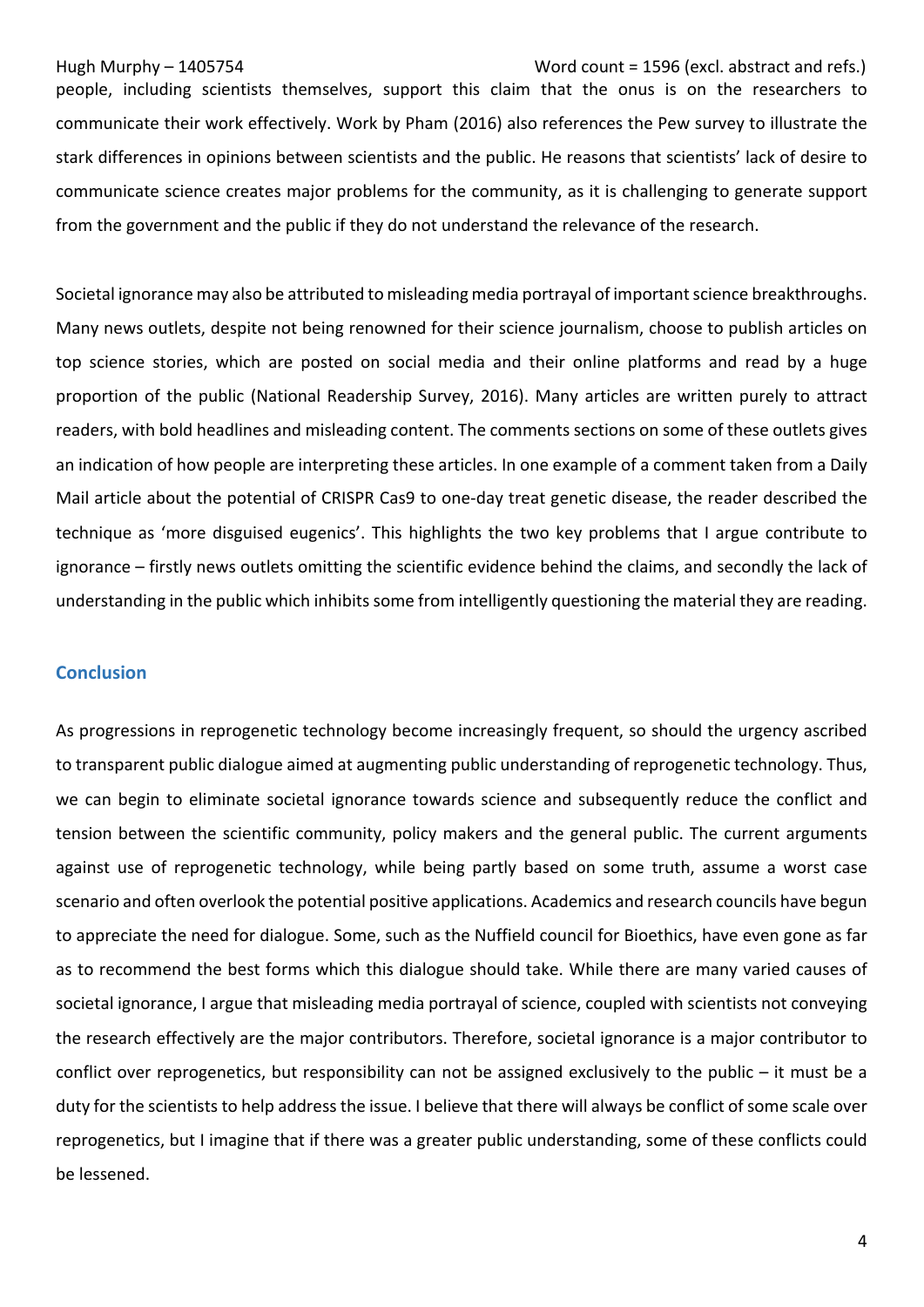# **References**

Baltimore, D., Berg, P., Botchan, M., Carroll, D., Charo, R.A., Church, G., Corn, J.E., Daley, G.Q., Doudna, J.A., Fenner, M. and Greely, H.T. (2015) A prudent path forward for genomic engineering and germline gene modification. *Science*, *348*(6230), pp.36-38.

Baylis, F. and Robert, J.S. (2004) The inevitability of genetic enhancement technologies. *Bioethics*, 18(1), pp.1-26.

Bosley, K.S., Botchan, M., Bredenoord, A.L., Carroll, D., Charo, R.A., Charpentier, E., Cohen, R., Corn, J., Doudna, J., Feng, G. and Greely, H.T. (2015) CRISPR germline engineering--the community speaks. *Nature biotechnology*, *33*(5), p.478.

Braun, K. (2005) Not just for experts: The public debate about reprogenetics in Germany. *Hastings Center Report*, *35*(3), pp.42-49.

Coco, R. (2014) Reprogenetics: Preimplantational genetics diagnosis. *Genetics and molecular biology*, 37(1), pp.271-284.

Couture, V., Drouin, R., Tan, S.L., Moutquin, J.M. and Bouffard, C. (2015) Cross-border reprogenetic services. *Clinical genetics*, *87*(1), pp.1-10.

Doudna, J.A. and Charpentier, E. (2014) The new frontier of genome engineering with CRISPR-Cas9. *Science*, 346(6213), p.1258096.

Parens, E. and Knowles, L.P. (2003) Reprogenetics and public policy: Reflections and recommendations. The *Hastings Center Report*, *33*(4), p.S1.

Hauskeller, M. (2017) Rethinking Reprogenetics. *Hastings Center Report*, 47(2), pp.50-51.

Holtug, N. (1993) Human gene therapy: down the slippery slope?. *Bioethics*, 7(5), pp.402-419.